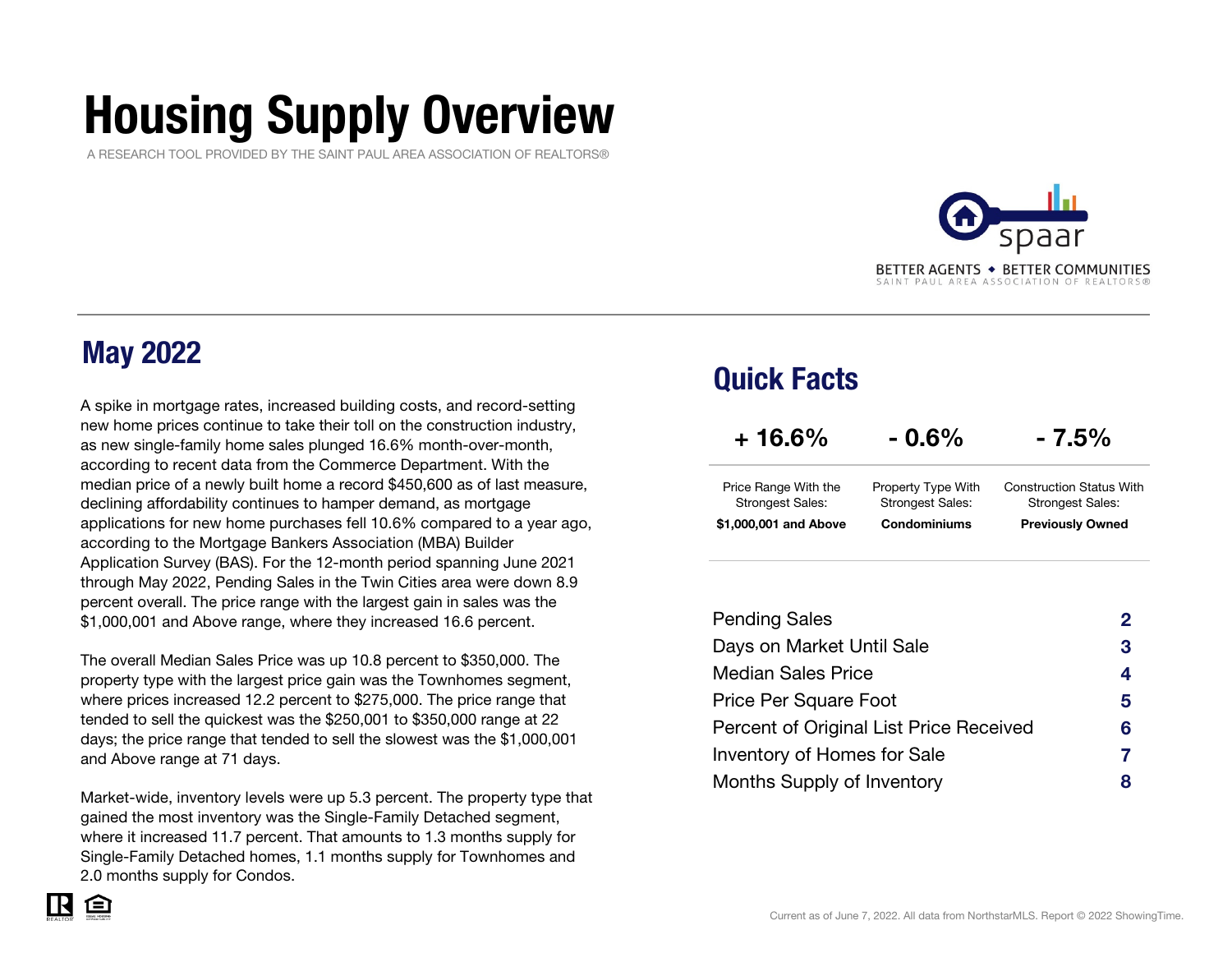## Pending Sales

By Price Range

A count of properties on which offers have been accepted. Based on a rolling 12-month total.

9233 <sub>762</sub> 1,456 4,095 13,391 22,284 16,143 9,105 1,322 762 1,164 2,612 9,644 19,713 16,643 10,494 1,541 \$120,000 and Below\$120,001 to \$150,000 \$150,001 to \$190,000 \$190,001 to \$250,000 \$250,001 to \$350,000 \$350,001 to \$500,000 \$500,001 to \$1,000,000 \$1,000,001 and Above5-2021 5-2022 - 17.4% - 20.1% - 36.2% - 28.0% - 11.5%+ 3.1% + 15.3% + 16.6% - 10.2% - 7.1% - 0.6%

### All Properties **All Properties** Previously Owned New Construction

| <b>By Price Range</b>    | $5 - 2021$ | 5-2022 | Change    | $5 - 2021$ | 5-2022 | Change    | $5 - 2021$ | 5-2022 | Change     |
|--------------------------|------------|--------|-----------|------------|--------|-----------|------------|--------|------------|
| \$120,000 and Below      | 923        | 762    | - 17.4%   | 922        | 762    | - 17.4%   |            | 0      | $-100.0\%$ |
| \$120,001 to \$150,000   | 1,456      | 1.164  | $-20.1\%$ | 1.452      | 1.163  | - 19.9%   | 3          | 0      | - 100.0%   |
| \$150,001 to \$190,000   | 4,095      | 2,612  | - 36.2%   | 4.090      | 2,610  | - 36.2%   | 4          | 2      | $-50.0\%$  |
| \$190,001 to \$250,000   | 13.391     | 9.644  | $-28.0\%$ | 13.146     | 9.617  | - 26.8%   | 244        | 24     | - 90.2%    |
| \$250,001 to \$350,000   | 22,284     | 19.713 | - 11.5%   | 20.515     | 19,000 | $-7.4%$   | 1.764      | 711    | - 59.7%    |
| \$350,001 to \$500,000   | 16.143     | 16.643 | $+3.1%$   | 13.103     | 14.231 | $+8.6\%$  | 3.035      | 2,410  | - 20.6%    |
| \$500,001 to \$1,000,000 | 9.105      | 10.494 | $+15.3%$  | 7.098      | 8.148  | $+14.8\%$ | 2.005      | 2,340  | $+16.7%$   |
| \$1,000,001 and Above    | 322        | 1,541  | $+16.6\%$ | 1.072      | .254   | + 17.0%   | 247        | 286    | $+15.8%$   |
| <b>All Price Ranges</b>  | 69.347     | 63,151 | $-8.9%$   | 61.488     | 56,881 | $-7.5%$   | 7,363      | 5,833  | $-20.8%$   |

| <b>By Property Type</b>   | 5-2021 | 5-2022 | Change  | 5-2021 | 5-2022 | Change  | 5-2021 | 5-2022 | Change    |
|---------------------------|--------|--------|---------|--------|--------|---------|--------|--------|-----------|
| Single-Family Detached    | 52,302 | 46,992 | - 10.2% | 46,301 | 42,164 | $-8.9%$ | 5,616  | 4,473  | - 20.4%   |
| Townhomes                 | 11.771 | 10,932 | $-7.1%$ | 10,130 | 9,674  | $-4.5%$ | .562   | 201.   | - 23.1%   |
| Condominiums              | 4.521  | 4,492  | $-0.6%$ | 4.430  | 4.423  | $-0.2%$ | 69     | 50     | - 27.5%   |
| <b>All Property Types</b> | 69.347 | 63.151 | $-8.9%$ | 61.488 | 56,881 | $-7.5%$ | 7.363  | 5.833  | $-20.8\%$ |

| 923           | 1,456        | 4,095        | 13,391       | 22,284       | 16,643       | 10,494       | 1,541           |
|---------------|--------------|--------------|--------------|--------------|--------------|--------------|-----------------|
| 762           | 1,164        | 2,612        | 9,644        | 19,713       | 16,143       | 9,105        | 1,322           |
| - 17.4%       | $-20.1%$     | $-36.2%$     | $-28.0\%$    | $-11.5%$     | $+3.1%$      | $+15.3%$     | $+16.6%$        |
| \$120,000 and | \$120,001 to | \$150,001 to | \$190,001 to | \$250,001 to | \$350,001 to | \$500,001 to | \$1,000,001 and |



By Property Type 5-2021 5-2022

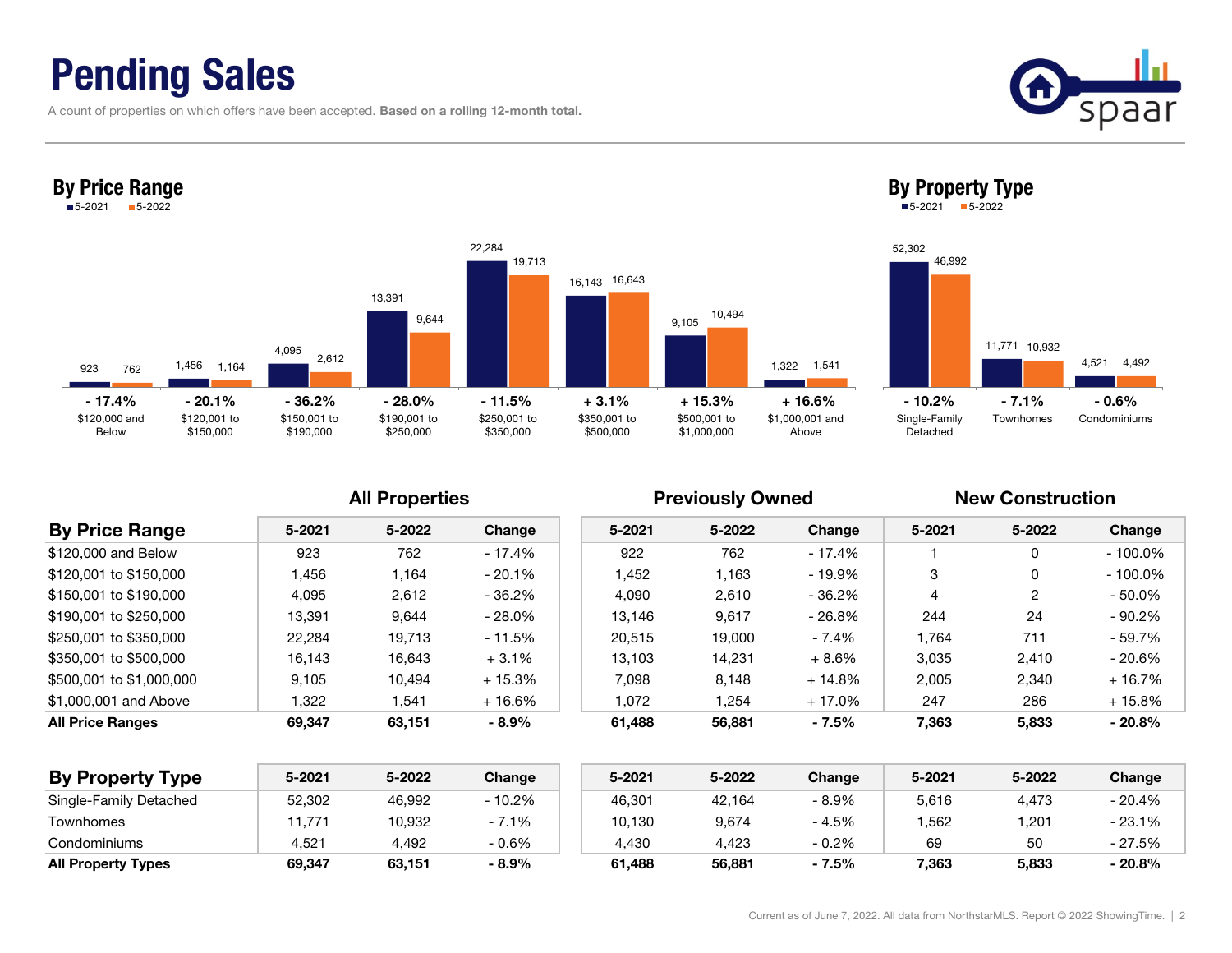## Days on Market Until Sale

Average number of days between when a property is listed and when an offer is accepted. Based on a rolling 12-month average.





|                          |            | <b>All Properties</b> |           |        | <b>Previously Owned</b> |          | <b>New Construction</b> |        |            |
|--------------------------|------------|-----------------------|-----------|--------|-------------------------|----------|-------------------------|--------|------------|
| <b>By Price Range</b>    | $5 - 2021$ | 5-2022                | Change    | 5-2021 | 5-2022                  | Change   | 5-2021                  | 5-2022 | Change     |
| \$120,000 and Below      | 54         | 55                    | $+1.9%$   | 54     | 55                      | $+1.9%$  | 0                       | 0      | $0.0\%$    |
| \$120,001 to \$150,000   | 42         | 42                    | $0.0\%$   | 42     | 42                      | $0.0\%$  | 52                      | 0      | $-100.0\%$ |
| \$150,001 to \$190,000   | 32         | 39                    | $+21.9%$  | 32     | 39                      | $+21.9%$ | 16                      | 0      | $-100.0\%$ |
| \$190,001 to \$250,000   | 26         | 26                    | $0.0\%$   | 25     | 25                      | $0.0\%$  | 74                      | 58     | $-21.6%$   |
| \$250,001 to \$350,000   | 27         | 22                    | - 18.5%   | 24     | 20                      | - 16.7%  | 86                      | 64     | $-25.6%$   |
| \$350,001 to \$500,000   | 36         | 23                    | $-36.1\%$ | 31     | 19                      | - 38.7%  | 73                      | 56     | $-23.3%$   |
| \$500,001 to \$1,000,000 | 66         | 31                    | $-53.0\%$ | 61     | 26                      | - 57.4%  | 91                      | 56     | - 38.5%    |
| \$1,000,001 and Above    | 140        | 71                    | - 49.3%   | 135    | 68                      | - 49.6%  | 168                     | 91     | - 45.8%    |
| <b>All Price Ranges</b>  | 37         | 27                    | $-27.0%$  | 33     | 24                      | $-27.3%$ | 85                      | 59     | $-30.6%$   |

| <b>By Property Type</b>   | $5 - 2021$ | 5-2022 | Change   | $5 - 2021$ | 5-2022 | Change   | 5-2021 | 5-2022 | Change  |
|---------------------------|------------|--------|----------|------------|--------|----------|--------|--------|---------|
| Single-Family Detached    | 37         | 24     | - 35.1%  | 33         | 22     | - 33.3%  | 82     | 51     | - 30.5% |
| Townhomes                 | 31         | 24     | - 22.6%  | 26         |        | $-19.2%$ | 91     | 59     | - 35.2% |
| Condominiums              | 54         | 57     | $+5.6%$  | 53         | 56     | $+5.7%$  | 136    | 145    | $+6.6%$ |
| <b>All Property Types</b> | 37         | 27     | $-27.0%$ | 33         | 24     | - 27.3%  | 85     | 59     | - 30.6% |

Current as of June 7, 2022. All data from NorthstarMLS. Report © 2022 ShowingTime. | 3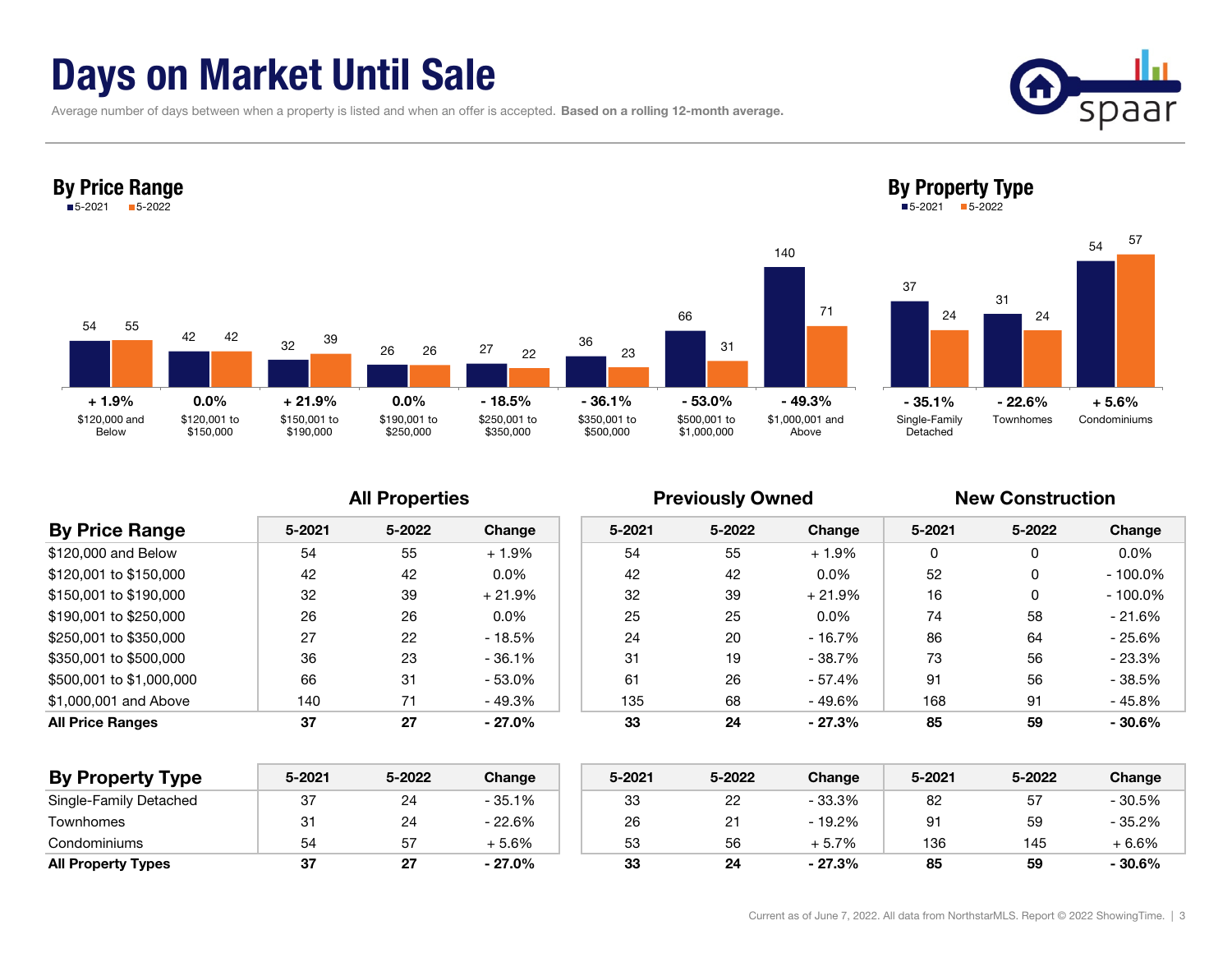## Median Sales Price

|  | Median price point for all closed sales, not accounting for seller concessions. Based on a rolling 12-month median. |  |  |
|--|---------------------------------------------------------------------------------------------------------------------|--|--|
|  |                                                                                                                     |  |  |







### By Construction Status ■5-2021 5-2022

| Change   |
|----------|
| $+10.6%$ |
| $+12.2%$ |
| $+5.4%$  |
| $+10.8%$ |
|          |

|                           | <b>All Properties</b> |           |          |  |           | <b>Previously Owned</b> |          | <b>New Construction</b> |           |          |
|---------------------------|-----------------------|-----------|----------|--|-----------|-------------------------|----------|-------------------------|-----------|----------|
| <b>By Property Type</b>   | 5-2021                | 5-2022    | Change   |  | 5-2021    | 5-2022                  | Change   | 5-2021                  | 5-2022    | Change   |
| Single-Family Detached    | \$343,500             | \$380,000 | $+10.6%$ |  | \$332,000 | \$367,000               | $+10.5%$ | \$448,000               | \$498,348 | $+11.2%$ |
| Townhomes                 | \$245,000             | \$275,000 | $+12.2%$ |  | \$237,500 | \$265,000               | $+11.6%$ | \$339,290               | \$384.950 | $+13.5%$ |
| Condominiums              | \$185,000             | \$195,000 | $+5.4%$  |  | \$185,000 | \$195,000               | $+5.4%$  | \$628,000               | \$554,625 | $-11.7%$ |
| <b>All Property Types</b> | \$316,000             | \$350,000 | $+10.8%$ |  | \$305,000 | \$336,000               | $+10.2%$ | \$420,960               | \$466,580 | $+10.8%$ |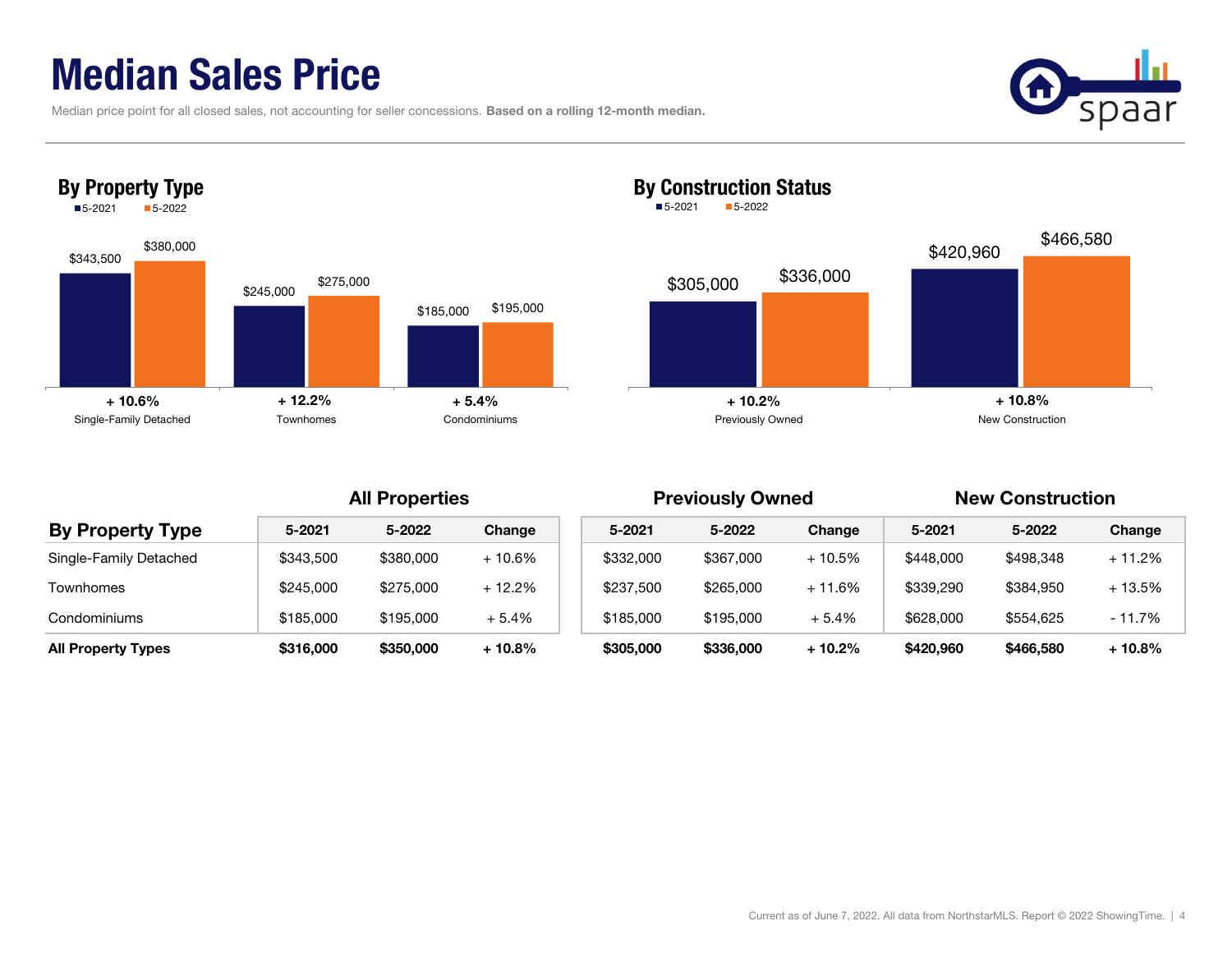## Price Per Square Foot

|  |  |  | Average price of closed sales divided by the average square footage of closed sales. Based on a rolling 12-month average. |
|--|--|--|---------------------------------------------------------------------------------------------------------------------------|
|--|--|--|---------------------------------------------------------------------------------------------------------------------------|







### By Construction Status ■5-2021 5-2022

| <b>By Property Type</b>   |            | <b>All Properties</b> |          |        | <b>Previously Owned</b> |          | <b>New Construction</b> |        |          |
|---------------------------|------------|-----------------------|----------|--------|-------------------------|----------|-------------------------|--------|----------|
|                           | $5 - 2021$ | 5-2022                | Change   | 5-2021 | 5-2022                  | Change   | 5-2021                  | 5-2022 | Change   |
| Single-Family Detached    | \$177      | \$197                 | $+11.3%$ | \$174  | \$194                   | $+11.5%$ | \$195                   | \$220  | $+12.8%$ |
| <b>Townhomes</b>          | \$161      | \$180                 | $+11.8%$ | \$157  | \$175                   | $+11.5%$ | \$189                   | \$212  | $+12.2%$ |
| Condominiums              | \$212      | \$219                 | $+3.3%$  | \$208  | \$218                   | $+4.8%$  | \$393                   | \$374  | $-4.8%$  |
| <b>All Property Types</b> | \$176      | \$195                 | $+10.8%$ | \$174  | \$193                   | $+10.9%$ | \$197                   | \$218  | $+10.7%$ |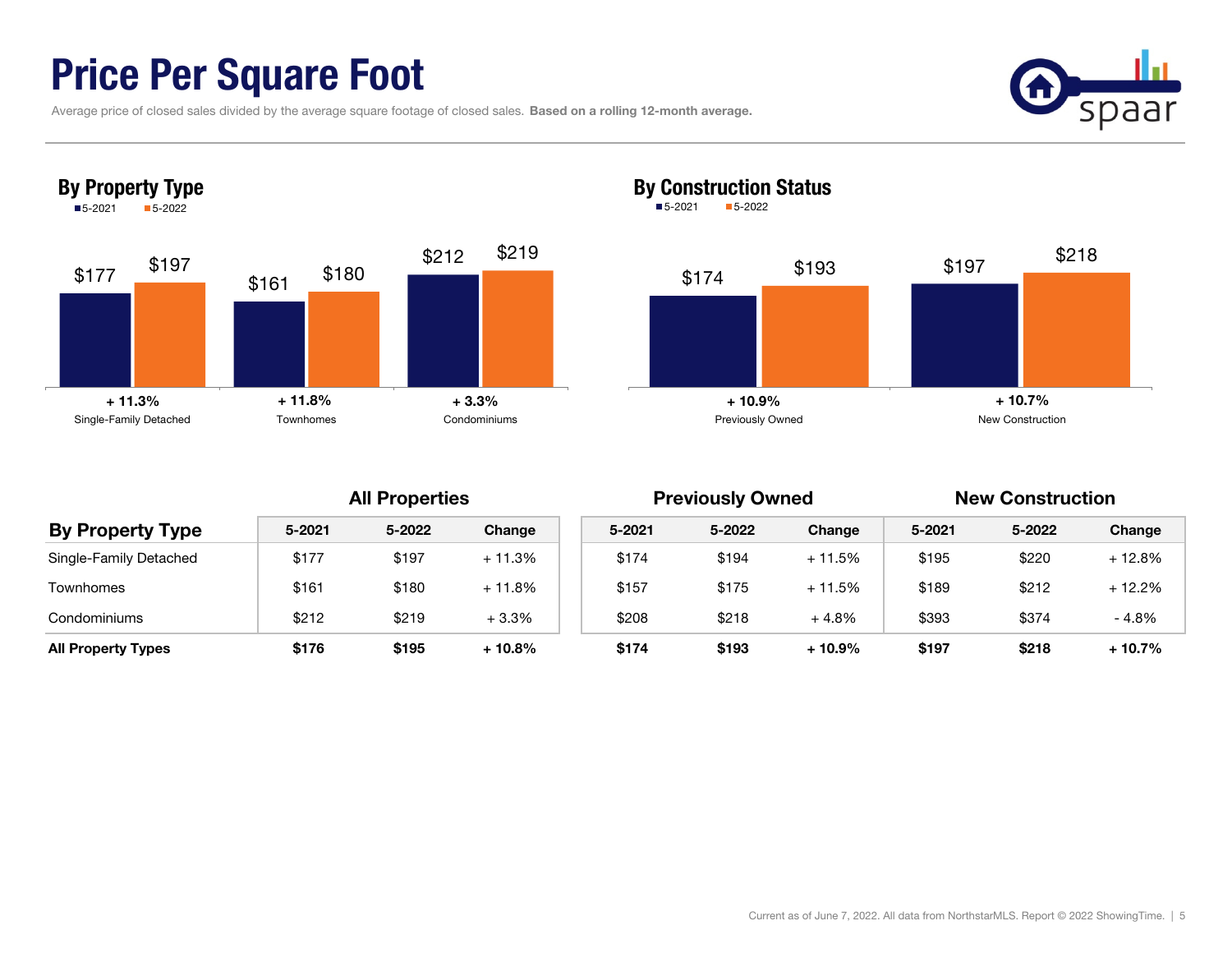# Percent of Original List Price Received

 Percentage found when dividing a property's sales price by its original list price, then taking the average for all properties sold, not accounting for seller concessions. Based on a rolling 12-month average.

By Price Range





### By Property Type

5-2021 5-2022



### All Properties **All Properties** Previously Owned New Construction

| <b>By Price Range</b>    | 5-2021 | 5-2022 | Change   | 5-2021 | 5-2022 | Change   | 5-2021 | 5-2022 | Change     |
|--------------------------|--------|--------|----------|--------|--------|----------|--------|--------|------------|
| \$120,000 and Below      | 96.2%  | 96.0%  | $-0.2\%$ | 96.2%  | 96.0%  | $-0.2\%$ | 0.0    | 0.0    | $0.0\%$    |
| \$120,001 to \$150,000   | 98.8%  | 99.0%  | $+0.2\%$ | 98.8%  | 99.0%  | $+0.2%$  | 100.1% | 0.0    | $-100.0\%$ |
| \$150,001 to \$190,000   | 101.0% | 100.8% | $-0.2\%$ | 101.0% | 100.8% | $-0.2\%$ | 100.0% | 0.0    | $-100.0\%$ |
| \$190,001 to \$250,000   | 102.1% | 102.7% | $+0.6\%$ | 102.2% | 102.7% | $+0.5\%$ | 101.2% | 102.2% | $+1.0\%$   |
| \$250,001 to \$350,000   | 101.8% | 102.9% | $+1.1%$  | 101.9% | 102.9% | $+1.0\%$ | 100.9% | 101.4% | $+0.5\%$   |
| \$350,001 to \$500,000   | 100.3% | 102.2% | $+1.9\%$ | 100.3% | 102.4% | $+2.1%$  | 100.2% | 100.9% | $+0.7\%$   |
| \$500,001 to \$1,000,000 | 98.7%  | 101.1% | $+2.4%$  | 98.2%  | 101.1% | $+3.0%$  | 100.4% | 101.0% | $+0.6%$    |
| \$1,000,001 and Above    | 94.6%  | 97.7%  | $+3.3%$  | 93.4%  | 96.9%  | $+3.7%$  | 99.7%  | 101.9% | $+2.2%$    |
| <b>All Price Ranges</b>  | 100.8% | 102.0% | $+1.2%$  | 100.9% | 102.1% | $+1.2%$  | 100.5% | 101.1% | $+0.6%$    |

| <b>By Property Type</b>   | 5-2021 | 5-2022 | Change  | 5-2021 | 5-2022 | Change        | 5-2021 | 5-2022 | Change  |
|---------------------------|--------|--------|---------|--------|--------|---------------|--------|--------|---------|
| Single-Family Detached    | 101.0% | 102.4% | $+1.4%$ | 101.1% | 102.5% | $.4\%$        | 100.5% | 101.1% | $+0.6%$ |
| Townhomes                 | 101.0% | 102.2% | $+1.2%$ | 101.1% | 102.3% | $.2\%$<br>⊥ 1 | 100.4% | 100.9% | $+0.5%$ |
| Condominiums              | 97.9%  | 98.1%  | + 0.2%  | 97.8%  | 98.1%  | $+0.3%$       | 102.0% | 98.7%  | $-3.2%$ |
| <b>All Property Types</b> | 100.8% | 102.0% | $+1.2%$ | 100.9% | 102.1% | $+1.2%$       | 100.5% | 101.1% | $+0.6%$ |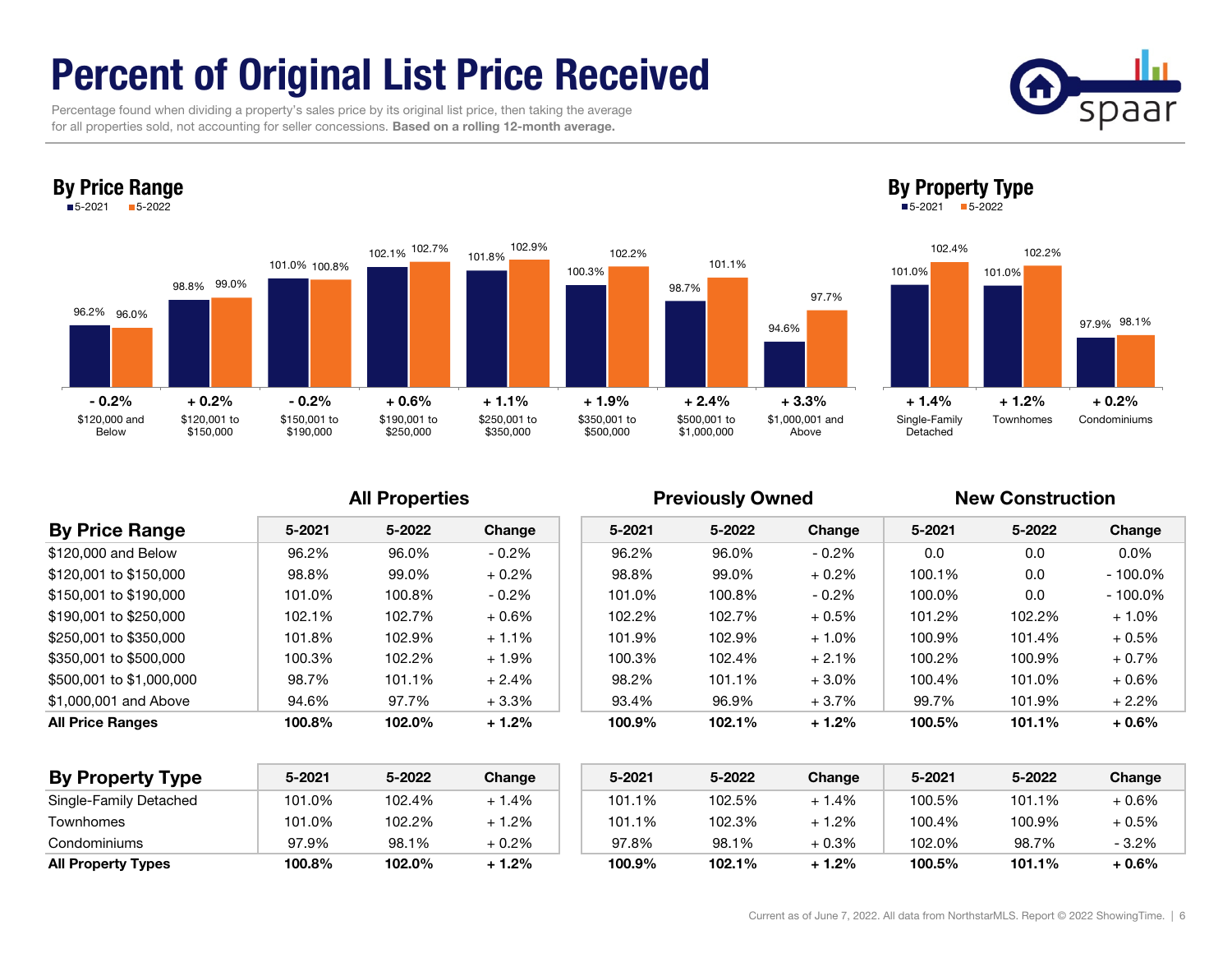## Inventory of Homes for Sale

The number of properties available for sale in active status at the end of the most recent month. Based on one month of activity.



| <b>By Price Range</b>    |        | <b>All Properties</b> |           |        | <b>Previously Owned</b> |           | <b>New Construction</b> |        |            |  |
|--------------------------|--------|-----------------------|-----------|--------|-------------------------|-----------|-------------------------|--------|------------|--|
|                          | 5-2021 | 5-2022                | Change    | 5-2021 | 5-2022                  | Change    | 5-2021                  | 5-2022 | Change     |  |
| \$120,000 and Below      | 112    | 72                    | $-35.7\%$ | 110    | 69                      | $-37.3%$  | 2                       |        | $+50.0\%$  |  |
| \$120,001 to \$150,000   | 182    | 111                   | $-39.0\%$ | 174    | 111                     | $-36.2%$  | 8                       |        | $-100.0\%$ |  |
| \$150,001 to \$190,000   | 296    | 166                   | - 43.9%   | 295    | 166                     | - 43.7%   |                         |        | $-100.0\%$ |  |
| \$190,001 to \$250,000   | 811    | 541                   | $-33.3%$  | 786    | 533                     | $-32.2%$  | 25                      | 8      | $-68.0%$   |  |
| \$250,001 to \$350,000   | 1.584  | 1,333                 | $-15.8%$  | 1,345  | 1.217                   | - 9.5%    | 239                     | 116    | - 51.5%    |  |
| \$350,001 to \$500,000   | 1.596  | 2.118                 | $+32.7%$  | 1.125  | 1.336                   | $+18.8\%$ | 471                     | 782    | $+66.0\%$  |  |
| \$500,001 to \$1,000,000 | 1,353  | 1,953                 | $+44.3%$  | 913    | 1.100                   | $+20.5%$  | 440                     | 853    | $+93.9%$   |  |
| \$1,000,001 and Above    | 497    | 502                   | $+1.0\%$  | 405    | 325                     | $-19.8%$  | 92                      | 177    | $+92.4%$   |  |
| <b>All Price Ranges</b>  | 6,457  | 6,797                 | $+5.3%$   | 5,169  | 4,858                   | $-6.0%$   | 1,287                   | 1,939  | $+50.7%$   |  |

| <b>By Property Type</b>   | 5-2021 | 5-2022 | Change   | 5-2021 | 5-2022 | Change  | 5-2021 | 5-2022 | Change  |
|---------------------------|--------|--------|----------|--------|--------|---------|--------|--------|---------|
| Single-Family Detached    | 4,407  | 4,921  | $+11.7%$ | 3,463  | 3,441  | - 0.6%  | 943    | ,480   | + 56.9% |
| Townhomes                 | ,000   | ,046   | -4.6%    | 744    | 660    | - 11.3% | 256    | 386    | + 50.8% |
| Condominiums              | 970    | 755    | - 22.2%  | 919    | 723    | - 21.3% | 51     | 32     | - 37.3% |
| <b>All Property Types</b> | 6,457  | 6,797  | + 5.3%   | 5.169  | 4,858  | $-6.0%$ | .287   | 1,939  | + 50.7% |

Townhomes Condominiums